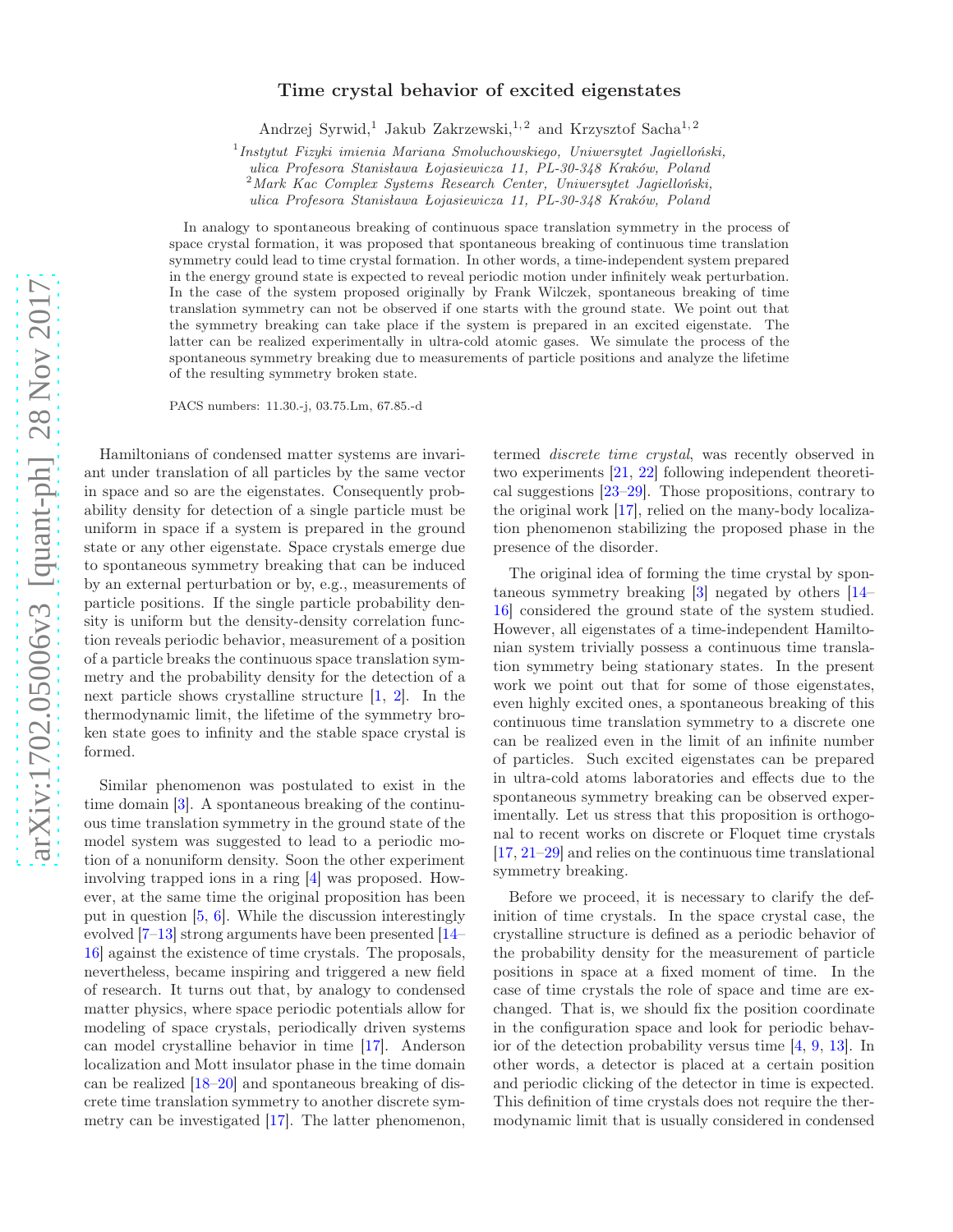matter physics as in Ref. [\[16\]](#page-4-9), i.e., we do not need the volume of the system  $V \to \infty$  because we do not need to ensure periodic behavior (or any other behavior) in space. However, in order to deal with a time crystal we have to ensure that once the symmetry is broken, the quantum evolution reveals periodic behavior forever. The latter can be fulfilled in Wilczek's model if the number of particles  $N \to \infty$  but N times the coupling constant  $g_0$  is fixed which constitutes the standard mean field limit in ultra-cold atomic gases. In order to observe time crystal behavior of an excited eigenstate, thermal cloud has to be sufficiently eliminated to prevent dissipation. That again is possible in ultra-cold atoms.

We consider Wilczek's model [\[3](#page-4-2)] of time crystals where N bosons move on a one-dimensional Aharonov-Bohm ring of unit length and interact via an attractive contact potential. The quantum Hamiltonian of the system reads,

<span id="page-1-0"></span>
$$
H = \sum_{i=1}^{N} \frac{(p_i - \alpha)^2}{2} + \frac{g_0}{2} \sum_{i \neq j} \delta(x_i - x_j), \tag{1}
$$

where  $\alpha$  is the constant parameter that can be interpreted as a magnetic flux through the ring and  $q_0 < 0$ determines the strength of the attractive interactions between particles. We assume  $m = \hbar = 1$ .

Let us begin with the analysis of the  $\alpha = 0$  case. In order to find the ground state for bosons one can apply the mean field approach where the  $N$ -body ground state can be approximated by a product state  $\psi = \prod_{i=1}^{N} \phi_0(x_i)$ with  $\phi_0$  being the lowest energy solution of the Gross-Pitaevskii equation,

$$
\left(-\frac{1}{2}\partial_x^2 + g_0(N-1)|\phi_0|^2\right)\phi_0 = \mu\phi_0,\tag{2}
$$

 $\mu$  being the chemical potential. For small negative values of  $g_0(N-1)$ , the ground state solution of the Gross-Pitaevskii equation on the ring is uniform, i.e.  $\phi_0 = 1$ . However, when  $g_0(N-1) < -\pi^2$ , it becomes energetically favorable to keep particles close to each other and a non-uniform solution becomes the ground state [\[30\]](#page-4-18). In the case of periodic boundary conditions we consider here,  $\phi_0$  is given by the Jacobi elliptic function which tend to the well known bright soliton shape  $\phi_0 \propto 1/\cosh[g_0(N-1)(x-x_{\text{CM}})/2]$  for  $g_0N \to -\infty$ . The center of mass (CM) coordinate  $x_{\text{CM}}$  is a parameter. Its value can be chosen arbitrarily which indicates that the mean field approach predicts breaking of space translation symmetry contrary to the exact many-body description where the eigenstates must be translationally invariant. Note that the Gross-Pitaevskii equation does not depend on  $g_0$  and N separately but on the product  $g_0(N-1)$ . In the following we consider the limit where  $N \to \infty$ ,  $g_0 \to 0$  but  $g_0(N-1) = constant$ . In that limit, the mean field predictions remain unchanged.

Now, let us return to the  $\alpha \neq 0$  case. If we switch to the CM coordinate frame, the Hamiltonian [\(1\)](#page-1-0) becomes

<span id="page-1-1"></span>
$$
H = \frac{(P - N\alpha)^2}{2N} + \tilde{H}(\tilde{x}_i, \tilde{p}_i),\tag{3}
$$

where P is the center of mass momentum and  $\tilde{H}(\tilde{x}_i, \tilde{p}_i)$  is the Hamiltonian expressed in relative degrees of freedom. Eigenstates of the system are determined by an independent choice of the CM momentum (which is quantized,  $P_i = 2\pi i$  with integer j) and the relative degrees of freedom quantum numbers. The ground state corresponds to the minimal value of the first term in the right-hand-side of [\(3\)](#page-1-1), i.e., to

$$
\frac{\partial H}{\partial P_j} = 2\pi \frac{j}{N} - \alpha \approx 0,\tag{4}
$$

which can be chosen to be exactly zero in the limit of  $N \to \infty$ . It implies that there is no CM motion in the ground state for a large particle number. Thus, even if a spontaneous localization of the CM took place, we would not observe the spontaneous breaking of the time translation symmetry because the localized CM would not move. This constitutes a simple argument why Wilczek's idea in its original version does not work. However, there is the CM probability current for, e.g.,  $P_N = 2\pi N$  even for large N if  $\alpha$  is chosen so that

<span id="page-1-2"></span>
$$
\frac{\partial H}{\partial P_N} = 2\pi - \alpha \neq 0. \tag{5}
$$

The eigenstate corresponding to  $P_N$  is not the ground state because one can always choose such  $P_i$  that leads to a lower energy of the CM degree of freedom. If, however, the excited eigenstate with  $P_N$  can be experimentally prepared, then analysis of possibility of spontaneous time translation symmetry breaking for this state is not the theoretical issue only. One can imagine an experiment where the system is initially prepared in the ground state for  $\alpha = 2\pi$  which corresponds to  $P_N$ . Next,  $\alpha$  is switched to zero that makes the initial state with  $P_N$ an excited eigenstate of the new Hamiltonian with the CM probability current equal to  $2\pi$ , cf. [\(5\)](#page-1-2). In the following we assume  $\alpha = 0$  and that the initial state  $|\psi_0\rangle$ corresponds to the lowest energy eigenstate in the subspace with the total momentum  $P_N$  and investigate if measurement of particles positions breaks the continuous time translation symmetry and pushes the system to periodic motion that can live infinitely long in the limit of  $N \to \infty$  [\[4,](#page-4-3) [9](#page-4-17), [13](#page-4-7), [17](#page-4-10)].

Eigenstates of the Hamiltonian [\(1\)](#page-1-0) with  $\alpha = 0$  can be found with the help of the Bethe ansatz [\[31](#page-4-19)]. However, within the Bethe formalism, simulations of the measurement and subsequent time evolution can be in practice performed for a few particles only [\[32,](#page-4-20) [33](#page-4-21)]. Therefore, we have switched to numerical diagonalization of the Hamiltonian [\(1\)](#page-1-0) with  $\alpha = 0$  in a truncated Hilbert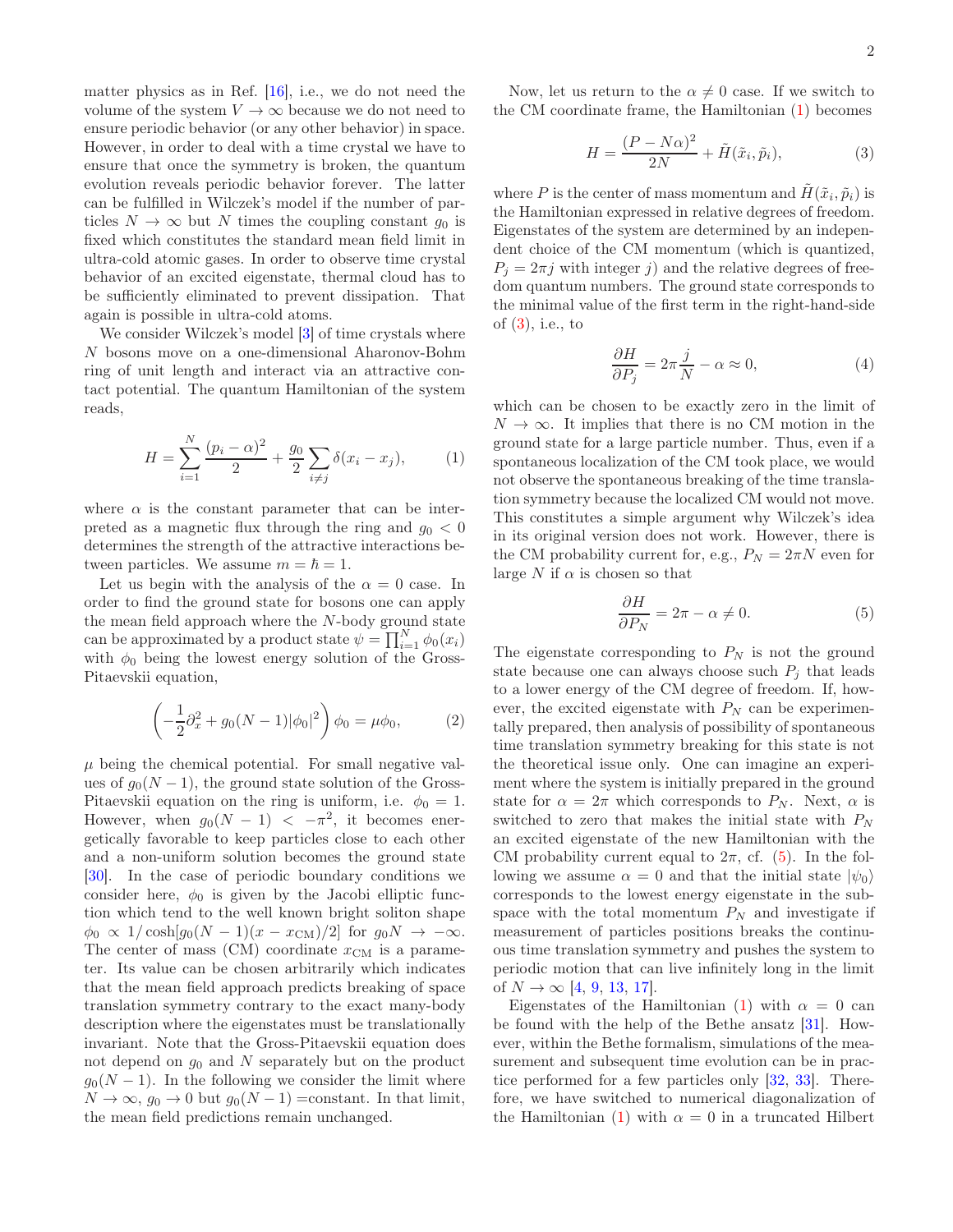

<span id="page-2-1"></span>FIG. 1. Time evolution of the density-density correlation function [\(6\)](#page-2-0), i.e. the probability density for the measurement of the second particle provided the first particle has been measured at  $t = 0$  at position  $x = 0.5$ . The measurement breaks the continuous translation symmetry making the probability density nonuniform. During a subsequent evolution, as expressed in the different panels, the density moves along a ring with the period  $T = 1/2\pi$  but also spreads with the characteristic time increasing with the particle number N. All results are obtained for  $q_0(N-1) = -15$ .



<span id="page-2-2"></span>FIG. 2. (a) The contrast of  $\rho_2(x,t)$  as a function of time for different particle numbers, i.e. for  $N \in$  $\{20, 25, 30, 35, 40, 45, 50\}$  from left to right. The lifetime  $t_c$  plotted in (b) corresponds to the point where the contrast decreases to  $C = 0.5$ . All results are obtained for  $g_0(N-1) = -15.$ 

space. Eigenstates of the system can be written in the Fock states basis,  $\prod_{l=l_{\min}}^{l_{\max}} |n_l\rangle$ , where  $n_l$  denotes number of bosons occupying the single particle mode with momentum  $2\pi l$ . The values of  $l_{\min}$  and  $l_{\max}$  have to be adjusted so that the lowest energy eigenstate  $|\psi_0\rangle$  in the subspace corresponding to the CM momentum  $P_N$  is properly reproduced. For the value  $g_0(N-1) = -15$  we consider here and a central  $l = 1$  case, seven modes with  $l = -2, ..., 4$  are sufficient to obtain converged results.

Probability density for the measurement of a single particle is uniform if the system is prepared in the eigenstate  $|\psi_0\rangle$ . Assume that at  $t = 0$ , such a measurement results in  $x_1 = 0.5$ . Next, we are interested in the probability density  $\rho_2(x, t)$  for the position measurement of the second particle at  $t > 0$  which is related to the densitydensity correlation function,

<span id="page-2-0"></span>
$$
\rho_2(x,t) \propto \langle \psi_0 | \hat{\psi}^\dagger(x,t) \hat{\psi}(x,t) \hat{\psi}^\dagger(x_1,0) \hat{\psi}(x_1,0) | \psi_0 \rangle, \tag{6}
$$

where  $\hat{\psi}$ 's are the bosonic field operators. This kind of the measurement assumes that at the moment of a detection an atom is removed from the system. Then, in a full analogy to the well-known theory of photon detection, the joint counting rate for two atoms at two moments of time and at two positions is proportional to the second order correlation function of the bosonic field operators [\[34,](#page-4-22) [35\]](#page-4-23). If  $\rho_2(x,t)$  is non-homogeneous in space and reveals periodic evolution that lasts infinitely long in the limit when  $N \to \infty$  and  $g_0 \to 0$  but  $g_0(N-1) = \text{const.}$ , the time crystal behavior is realized. In Fig. [1](#page-2-1) we show  $\rho_2(x, t)$  for different times. Observe a clear breaking of time translational symmetry, i.e. the non-homogeneous probability density for the measurement of the second particle tends to move periodically along the ring with the period  $T = 1/2\pi$ . The time evolution also reveals smearing of the distribution in time. This phenomenon may be observed monitoring the contrast defined as  $C(t) = [\max(\rho_2) - \min(\rho_2)]/[\max(\rho_2) + \min(\rho_2)]$ (over the ring, for a fixed t) and represented in Fig.  $2(a)$  $2(a)$ . The lifetime  $t_c$  of the structure created is defined as a point at which  $C(t_c) = 0.5$ . Numerical simulations show that  $t_c$  increases linearly with number of particles  $N$  as presented in Fig. [2\(](#page-2-2)b). Thus, in the limit  $N \to \infty$ , the symmetry broken state lives forever. For a given number of particles and for sufficiently long time evolution the distribution undergoes re-phasing resembling quantum revivals, see Fig.  $2(a)$  $2(a)$ .

It is possible to estimate analytically the time,  $t_D$ , needed for a noticeable deformation of the symmetry broken state if we assume that initially we have measured not only one particle but some fraction  $\epsilon$  of all particles. Such a measurement drives the system of remaining particles into a Bose-Einstein condensate [\[35](#page-4-23)– [37](#page-4-24)] the quantum state of which can be approximated by a product state  $\psi \approx \prod_{i=1}^{N-\epsilon N} \phi(x_i)$  (compare the inset of Fig. [3](#page-3-0) where the purification of the condensate due to measurement is presented).  $\phi(x)$  is the largest eigenvalue eigenstate of the reduced single particle density matrix, i.e. the so-called condensate wavefunction. It is localized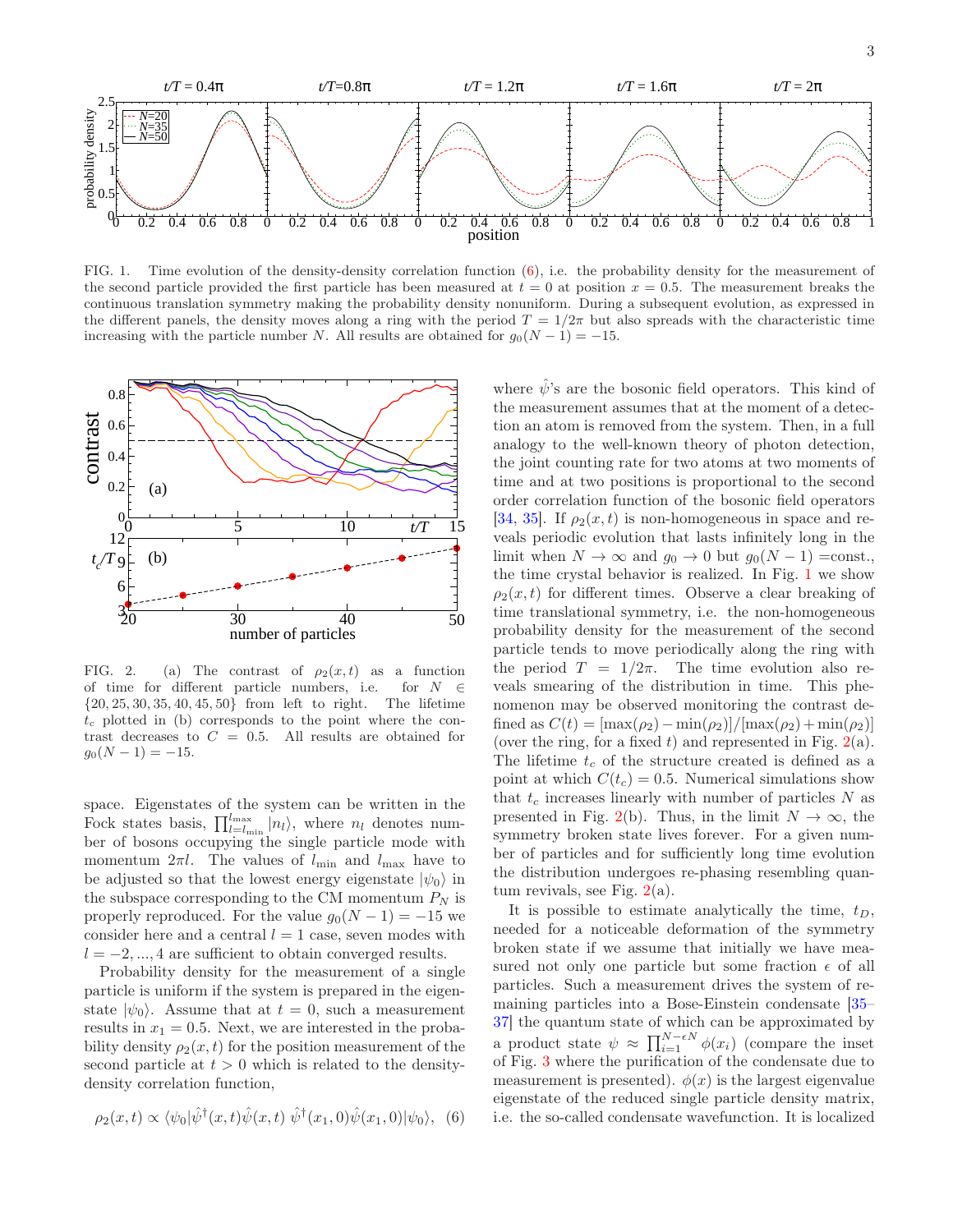

<span id="page-3-0"></span>FIG. 3. The deformation time,  $t_D$ , of the symmetry broken state (red line with diamonds) as a function of the initial particle number compared with the analytical prediction (black dashed line with circles), see text. At  $t = 0$ , 20% of particles are measured resulting in a state well approximated by the mean field prediction. The condensate fraction (i.e. the largest eigenvalue of the single particle density matrix) as a function of the fraction of particles measured from the original distribution is presented in the inset for 20, 30, 40, and 50 particles (from right to left). All results are obtained for  $g_0(N-1) = -15.$ 

around a certain position q on the ring  $[37]$ . The central limit theorem tells us that the probability density for the CM coordinate is  $|\chi(x_{\text{CM}})|^2 \propto e^{-N(1-\epsilon)(x_{\text{CM}}-\tilde{q})^2/\sigma^2}$ where  $\sigma^2$  is the mean field variance of the localized distribution  $|\phi(x)|^2$ . Taking  $\chi(x_{\text{CM}})$  as an initial wavefunction of the CM degree of freedom we obtain that its free evolution results in the spreading of the gaussian wavepacket, a standard textbook problem. Time when the width of the CM distribution becomes significantly wider than the initial width increases with the number of particles as  $N^{1/2}.$ 

A direct numerical integration of the exact many-body state confirms our analytical estimates. We first perform the measurement of 20% of particles (i.e. the measured fraction  $\epsilon = 0.2$ ) then time-evolve the resulting many body state and look for the time  $t_D$  when the standard deviation of the CM distribution is equal to  $\sigma/2$ , i.e. half of the width of the Gross-Pitaevskii solution. We have chosen  $\sigma/2$  because it is large enough in order to observe deformation of the symmetry broken state and smaller than the length of the ring to avoid the influence of the periodic boundary conditions. For sufficiently large number of particles,  $t_D$  closely follows the central limit theorem prediction – compare the main panel of Fig. [3.](#page-3-0) The remaining (small) difference can be attributed to higher order correlations present in the exact many-body state and absent in the initial mean field state [\[38\]](#page-4-25).

Let us consider the possible experimental verification of the results presented. We suggest that the spontaneous breaking of continuous time translation symmetry can be observed in ultra-cold atomic gases. Tight toroidal atomic trap can mimic a one-dimensional ring. Magnetic flux  $\alpha$  can be realized using methods already known for the creation of artificial gauge potentials for atoms (see [\[39\]](#page-4-26) for a recent review), e.g., by inducing rotation of a thermal cloud during the evaporative cooling. In the latter case, the system dissipates to the lowest energy state in the rotating frame and the Coriolis force mimics a magnetic field. The coupling constant  $g_0$  can be controlled by means of a Feshbach resonance that allows one to change s-wave scattering length of atoms [\[40](#page-4-27)]. An observation of the spontaneous rotation of a non-uniform atomic density, when the magnetic flux is turned off, will contrast with the same experiment but performed for  $g_0(N-1) > -\pi^2$ . In the latter case, the corresponding eigenstate of the system is well approximated by a product state of the uniform Gross- Pitaevskii solution  $\phi_0 = 1$  with no position-density signatures. Let us note that we consider neutral bosons in our proposition. Thus

To summarize, we have analyzed the spontaneous breaking of a continuous time translation symmetry to the discrete symmetry in the time crystal model introduced by Frank Wilczek. If the system is prepared in the ground state, spontaneous rotation of a non-uniform density can not be observed for large number of particles [\[5,](#page-4-4) [6\]](#page-4-5). However, if we start with an excited eigenstate, although the initial single particle density is uniform and does not display any motion, measurement of the position of a single particle reveals a rotation of the remaining particle cloud. The spontaneous rotation that is modeled in the present publication can be observed in ultra-cold atomic gases that allow experimentalists to prepare, control and detect not only many-body ground states but also excited states. A realization of such an experiment will complete an observation of the spontaneous breaking of the continuous time translation symmetry, a major breakthrough as compared with the spontaneous breaking of a discrete time translation symmetry already observed in a laboratory in a periodically driven chain of trapped ions [\[21\]](#page-4-13) or for a driven diamond [\[22\]](#page-4-14).

the rotating non-uniform atomic density will not radiate

and decay as suggested in [\[5,](#page-4-4) [14,](#page-4-8) [24\]](#page-4-28).

We are grateful to Dominique Delande for fruitful discussions. This work was performed with the support of EU via Horizon2020 FET project QUIC (nr. 641122). We acknowledge support of the National Science Centre, Poland via project No.2016/21/B/ST2/01095 (AS and KS) and 2016/21/B/ST2/01086 (JZ). Moreover, A.S. acknowledges support in the form of a special scholarship from the Marian Smoluchowski Scientific Consortium "Matter-Energy-Future", from the so-called KNOW funding.